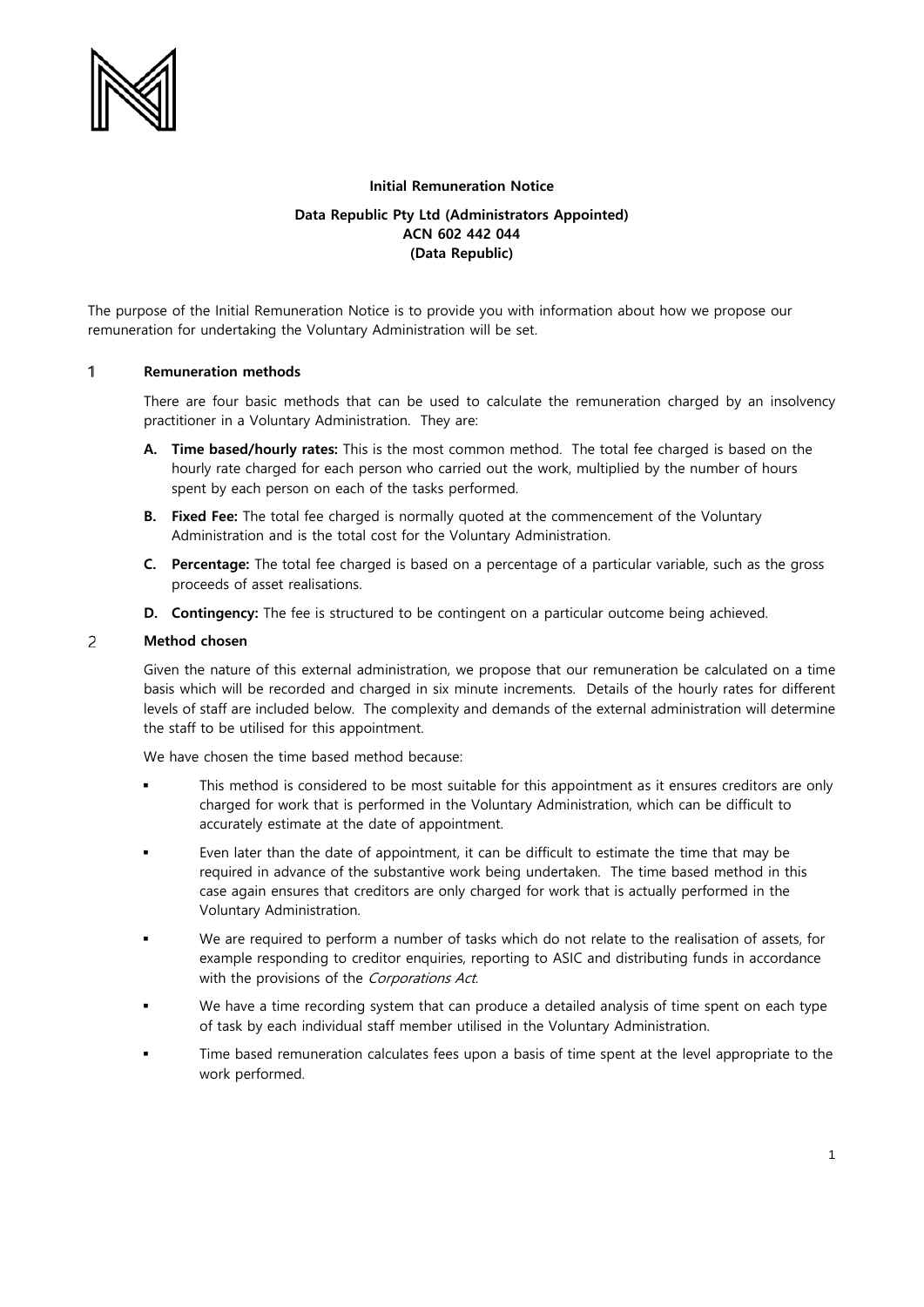

## $\overline{3}$ **Explanation of Hourly Rates**

The rates for our remuneration calculation are set out in the following table, together with a general guide showing the qualifications and experience of staff engaged in the Voluntary Administration and the role they take in the Voluntary Administration. The hourly rates charged encompass the total cost of providing professional services and should not be compared to an hourly wage.

| <b>Title</b>      | <b>Description</b>                                                                                                                                                                                                                                                                | Hourly rate<br>(excl GST) |
|-------------------|-----------------------------------------------------------------------------------------------------------------------------------------------------------------------------------------------------------------------------------------------------------------------------------|---------------------------|
| Appointee/Partner | Registered liquidator, Chartered Accountant or equivalent and<br>generally degree qualified with more than twelve years of<br>experience. Leads assignments with full accountability for<br>strategy and execution.                                                               | \$735                     |
| Director 1        | Generally Chartered Accountant or comparable qualification<br>and degree qualified with more than ten years of experience,<br>including four years of Director or equivalent experience.<br>Autonomously leads complex insolvency appointments<br>reporting to Appointee/Partner. | \$680                     |
| Director          | Generally Chartered Accountant or comparable relevant<br>qualification and degree qualified with more than nine years<br>of experience. Autonomously leads insolvency appointments<br>reporting to Appointee/Partner.                                                             | \$635                     |
| Senior Manager    | Generally Chartered Accountant or comparable relevant<br>qualification and degree qualified with more than seven years<br>of experience. Self-sufficiently conducts small to medium<br>insolvency appointments and leads major workstreams in<br>larger matters.                  | \$580                     |
| Manager           | Generally Chartered Accountant or comparable relevant<br>qualification and degree qualified with more than five years of<br>experience. Self-sufficiently conducts small insolvency<br>appointments and takes a supervisory role on workstreams in<br>larger matters.             | \$550                     |
| Assistant Manager | Generally Chartered Accountant or comparable relevant<br>qualification and degree qualified with more than three years<br>of experience. Autonomously manages workstream activity<br>within appointments.                                                                         | \$480                     |
| Senior Accountant | Generally degree qualified and undertaking Chartered<br>Accountant's qualification or comparable relevant qualification<br>with more than 16 months of experience. Completes tasks<br>within workstreams and appointments under supervision.                                      | \$435                     |
| Accountant        | Generally degree qualified and undertaking or about to<br>undertake Chartered Accountant's qualification or comparable<br>relevant qualification with less than one year of experience.<br>Assists with tasks within workstreams and appointments under<br>supervision.           | \$350                     |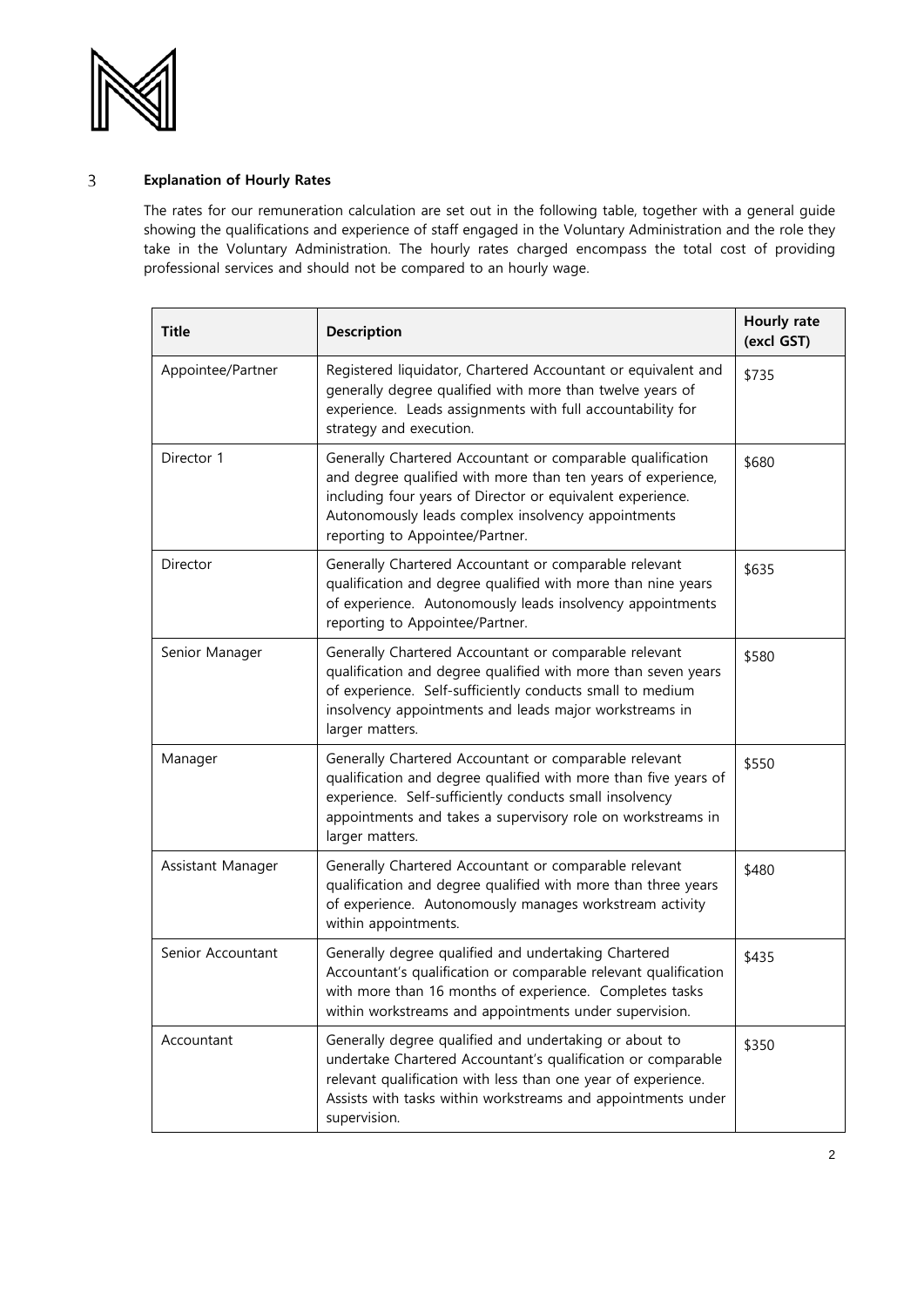

| <b>Title</b>                                    | <b>Description</b>                                                                                                                                                                                                                                                                                      | Hourly rate<br>(excl GST) |
|-------------------------------------------------|---------------------------------------------------------------------------------------------------------------------------------------------------------------------------------------------------------------------------------------------------------------------------------------------------------|---------------------------|
| Undergraduate/Cadet                             | Undertaking relevant degree. Assists with tasks within<br>workstreams and appointments under supervision.                                                                                                                                                                                               | \$210                     |
| <b>Practice Services</b><br>Director            | National Practice Service leaders, generally degree qualified<br>with more than ten years of experience and reporting directly<br>to partners. Technical experts in their specific areas and have<br>team management responsibilities.                                                                  | \$680                     |
| Senior Treasury staff                           | Appropriately experienced and undertakes senior Treasury<br>activities such as oversight of the processing of payment of<br>receipts and banking administration. May be responsible for<br>day to day management of projects or operations and may<br>have supervisory responsibility for junior staff. | \$445                     |
| Senior Client<br>Administration and<br>Treasury | Appropriately experienced and undertakes senior level<br>administrative support activities or Treasury activities. May be<br>responsible for day to day management of projects or<br>operations and may have supervisory responsibility for junior<br>staff.                                            | \$350                     |
| Administration                                  | Appropriately experienced and undertakes support activities<br>such as meeting coordination and preparation of materials<br>where it is efficient and appropriate to do so.                                                                                                                             | \$200                     |

McGrathNicol reviews its hourly rates on either 31 December or 30 June. Creditors will be advised of any change to the hourly rates for this external administration.

### **Estimated remuneration**  $\overline{4}$

We estimate that this Voluntary Administration up to the date of the second meeting of creditors will cost approximately \$250,000 (ex GST) to \$300,000 (ex GST) to complete on the basis that there are:

- no disputes with third parties as to the ownership of assets, voting at creditor meetings or otherwise;
- no allegations of fraud or misconduct on behalf of officers, employees, or other counterparties;
- no extension to the convening period or adjournment to the second meeting of creditors;
- the diligence undertaken by third parties is relatively straightforward; and
- the interest in the sale process is modest and negotiation with third parties are not protracted or complicated.

Prior to our appointment, we provided an estimate of the cost of the external administration to the directors in the range of \$100,000 - \$150,000 (ex GST). Since our appointment, there has been extensive interest in a sale or restructure of Data Republic. Our updated estimate takes this into account.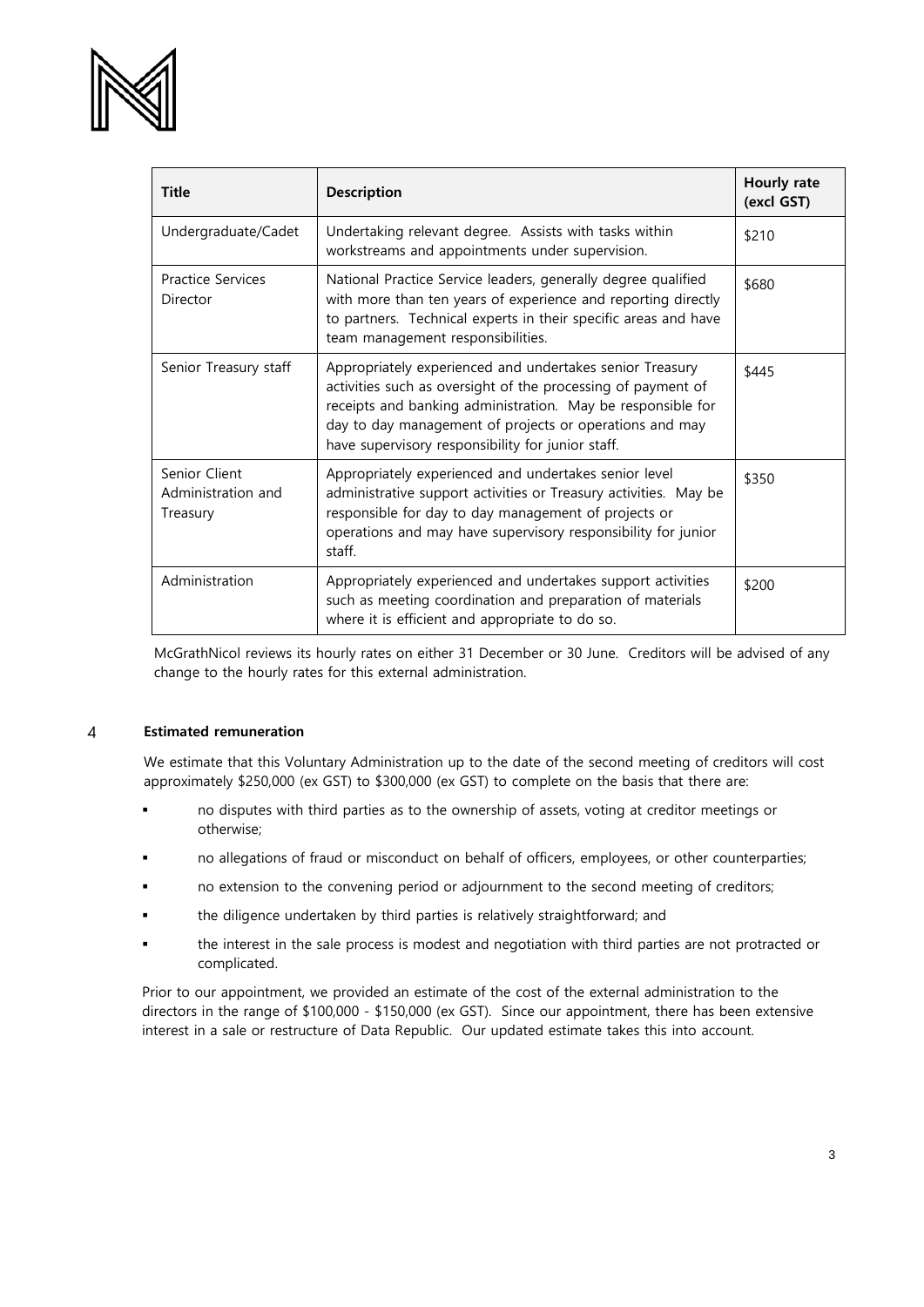

### 5 **Disbursements**

Disbursements are divided into two types:

- **External disbursements** these are recovered at cost. Examples are travel, accommodation, postage, advertising, couriers and search fees.
- **Internal disbursements** these disbursements are charged at a rate which recoups both fixed and variable costs and may include an element of profit or advantage to the External Administrator or a related party of the External Administrator. Examples are printing and data storage. The recovery of these costs must be on a reasonable commercial basis. Details of the basis of recovery of each of these costs is discussed below.

We are not required to seek creditor approval for disbursements paid to third parties where I am recovering at cost what was incurred on behalf of the administration, but must account to creditors. We must be satisfied that these disbursements are appropriate, justified and reasonable.

We are required to obtain creditor's consent for the payment of a disbursement where we, or a related entity of ours, may directly or indirectly obtain a profit. In these circumstances, creditors will be asked to approve our disbursements prior to these disbursements being paid from the Voluntary Administration.

Details of the basis of recovering disbursements in this external administration are provided below.

For clarity, it is noted that any time costs of any employee of McGrathNicol or any associated entity will be reported as part of our remuneration, for which approval may be sought.

| Disbursement type                                                        | Rate<br>(GST exclusive)                                                                                   |  |  |  |
|--------------------------------------------------------------------------|-----------------------------------------------------------------------------------------------------------|--|--|--|
| <b>External disbursements</b>                                            |                                                                                                           |  |  |  |
| Postage                                                                  | At cost                                                                                                   |  |  |  |
| Stationery and other incidental disbursements                            | At cost                                                                                                   |  |  |  |
| Conference call phone charges                                            | At cost                                                                                                   |  |  |  |
| Searches                                                                 | At cost                                                                                                   |  |  |  |
| Advertising                                                              | At cost                                                                                                   |  |  |  |
| Courier                                                                  | At cost                                                                                                   |  |  |  |
| Staff per diem travel allowance*                                         | \$89.00 per day**                                                                                         |  |  |  |
| Staff vehicle use                                                        | \$0.72 per km <sup>**</sup>                                                                               |  |  |  |
| ASIC user pays levy                                                      | At cost                                                                                                   |  |  |  |
| Internal disbursements (that may have an element of profit or advantage) |                                                                                                           |  |  |  |
| Data processing – data loading & processing fee                          | \$20-\$60 per gigabyte (GB)***, minimum<br>\$3,000 for matters less than 50GB.                            |  |  |  |
| Data hosting – monthly hosting fee                                       | \$10 per GB, per month. Minimum \$1,000<br>for small matters.<br>Large matters are priced on application. |  |  |  |

# Basis of disbursement claim